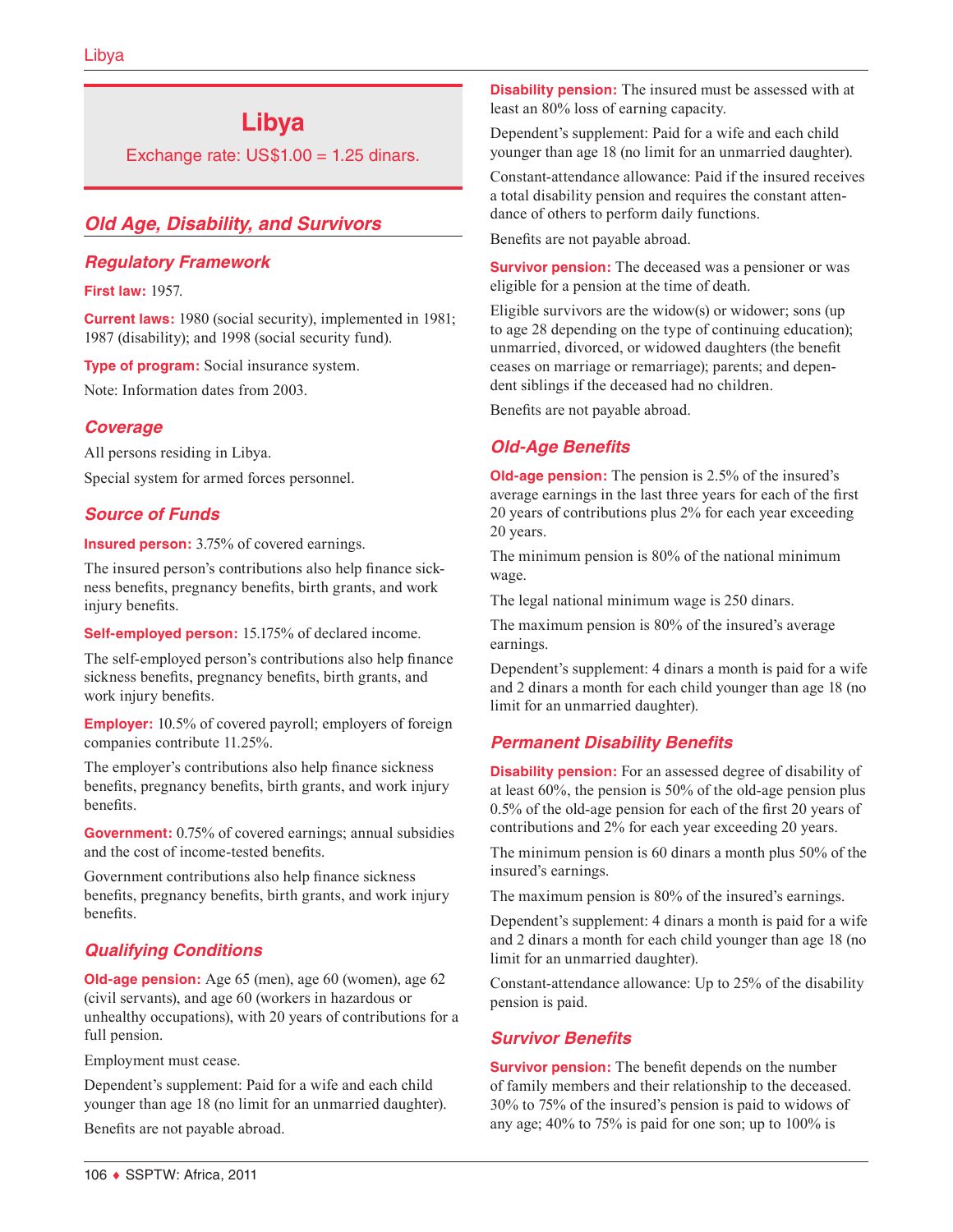paid for more than one son; 15% to 60% is paid to parents and siblings.

Eligible survivors are the widow(s) or widower; sons (up to age 28 depending on the type of continuing education); unmarried, divorced, or widowed daughters (the benefit ceases on marriage or remarriage); parents; and dependent siblings if the deceased had no children.

**Funeral grant:** A lump sum of 50 dinars is paid.

## *Administrative Organization*

Social Security Fund administers the program through district and local offices.

General supervision is provided by a national social security committee.

Local supervision is provided by municipal committees.

## *Sickness and Maternity*

#### *Regulatory Framework*

**First law:** 1957.

**Current laws:** 1980 (social security), implemented in 1981; and 1998 (social care fund).

**Type of program:** Employer-liability and social insurance system.

## *Coverage*

**Employer-liability program:** All employed persons are covered for cash benefits.

**Social insurance program:** Self-employed persons are covered for cash benefits, and employed and self-employed persons are covered for specified medical benefits.

#### *Source of Funds*

#### **Insured person**

*Cash benefits:* See source of funds under Old Age, Disability, and Survivors.

*Medical benefits:* 1.5% of covered earnings.

#### **Self-employed person**

*Cash benefits:* 1.5% of declared income.

*Medical benefits:* 3.5% declared of income.

#### **Employer**

*Cash benefits:* The total cost of maternity benefits.

*Medical benefits:* 2.45% of covered payroll.

#### **Government**

*Cash benefits:* 0.75% of covered earnings for self-employed persons.

*Medical benefits:* 5% of covered earnings.

## *Qualifying Conditions*

**Cash sickness benefits:** The insured must have at least six weeks of contributions in the last three months.

**Cash maternity benefits:** The insured must have at least six months of coverage before the expected date of childbirth or four months of contributions in the last six months.

**Medical benefits:** The insured must receive sickness benefits, maternity benefits, or a pension. Dependents are entitled to the same benefits as the insured.

#### *Sickness and Maternity Benefits*

**Sickness benefit:** 60% of the insured's earnings is paid for up to a year.

**Maternity benefit:** 100% of the insured's earnings is paid for up to three months.

**Pregnancy benefit:** 3 dinars a month is paid from the fourth month of pregnancy until childbirth.

**Birth grant:** A lump sum of 25 dinars is paid for each birth.

#### *Workers' Medical Benefits*

Benefits include general and specialist care, hospitalization, maternity care, essential medical supplies, and rehabilitation.

Cost sharing: Patients may be required to pay part of the cost of benefits.

Medical benefits are provided for up to six months after entitlement to cash benefits ceases.

Ministry for Social Security facilities provide medical services directly to patients.

## *Dependents' Medical Benefits*

Medical benefits for dependents are the same as those for the insured.

#### *Administrative Organization*

Social Security Fund administers the program through district and local offices.

General supervision is provided by a national social security committee.

Local supervision is provided by municipal committees.

## *Work Injury*

#### *Regulatory Framework*

**First law:** 1957.

**Current laws:** 1980 (social security), implemented in 1981; and 1998 (social care fund).

**Type of program:** Employer-liability and social insurance system.